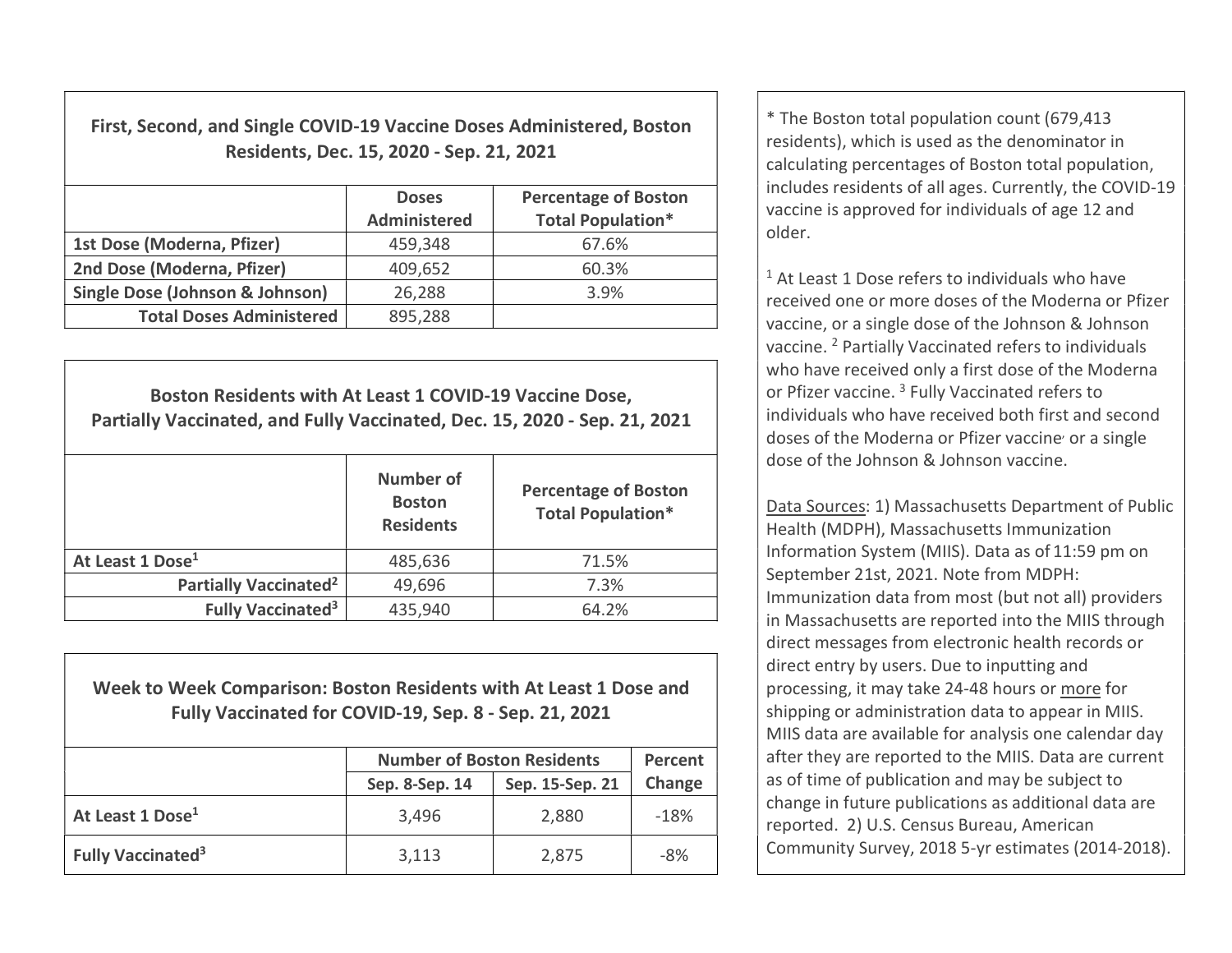

\* Total number of individuals receiving their initial dose in the 10-week period.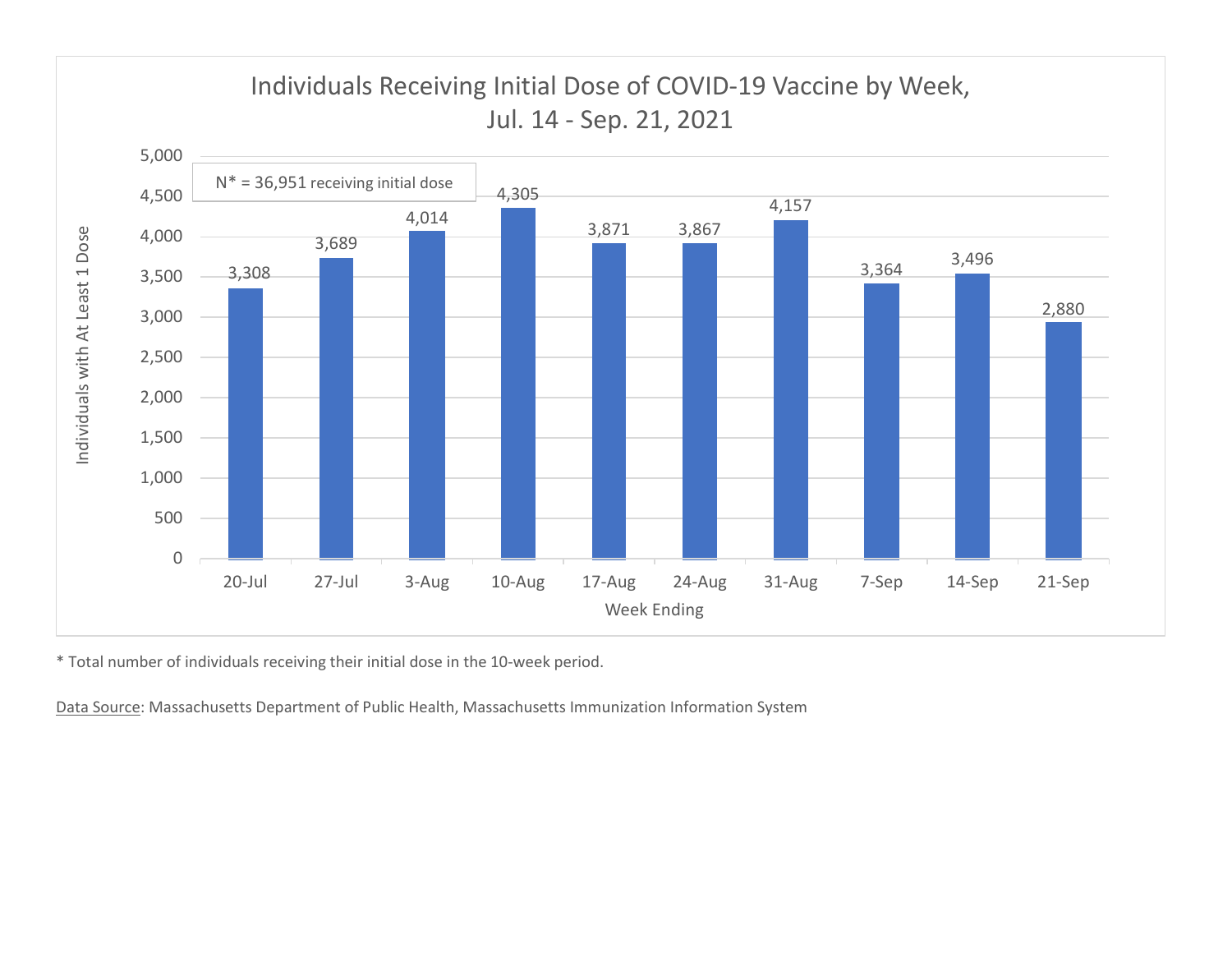

\* Total number of individuals receiving their final dose in the 10-week period.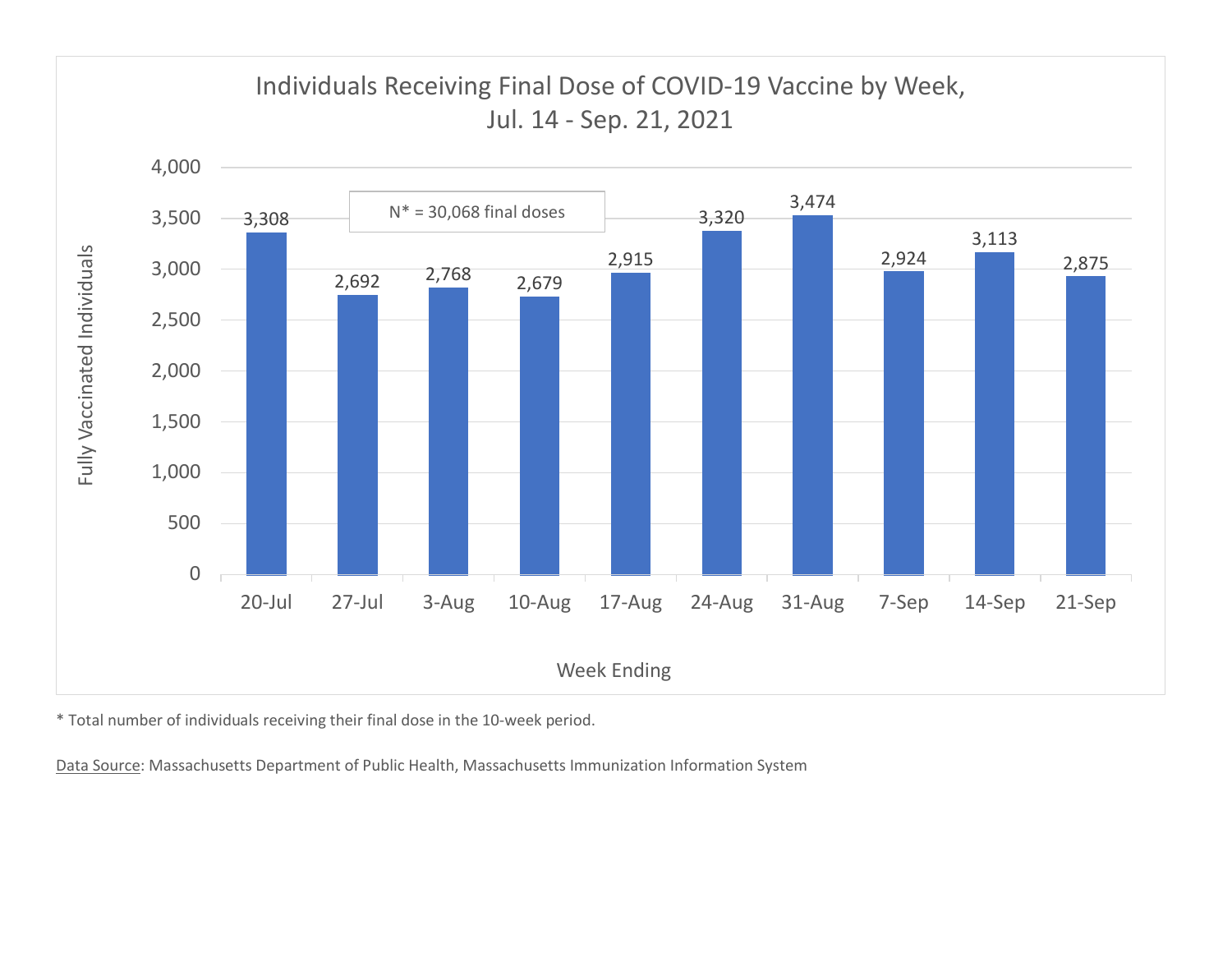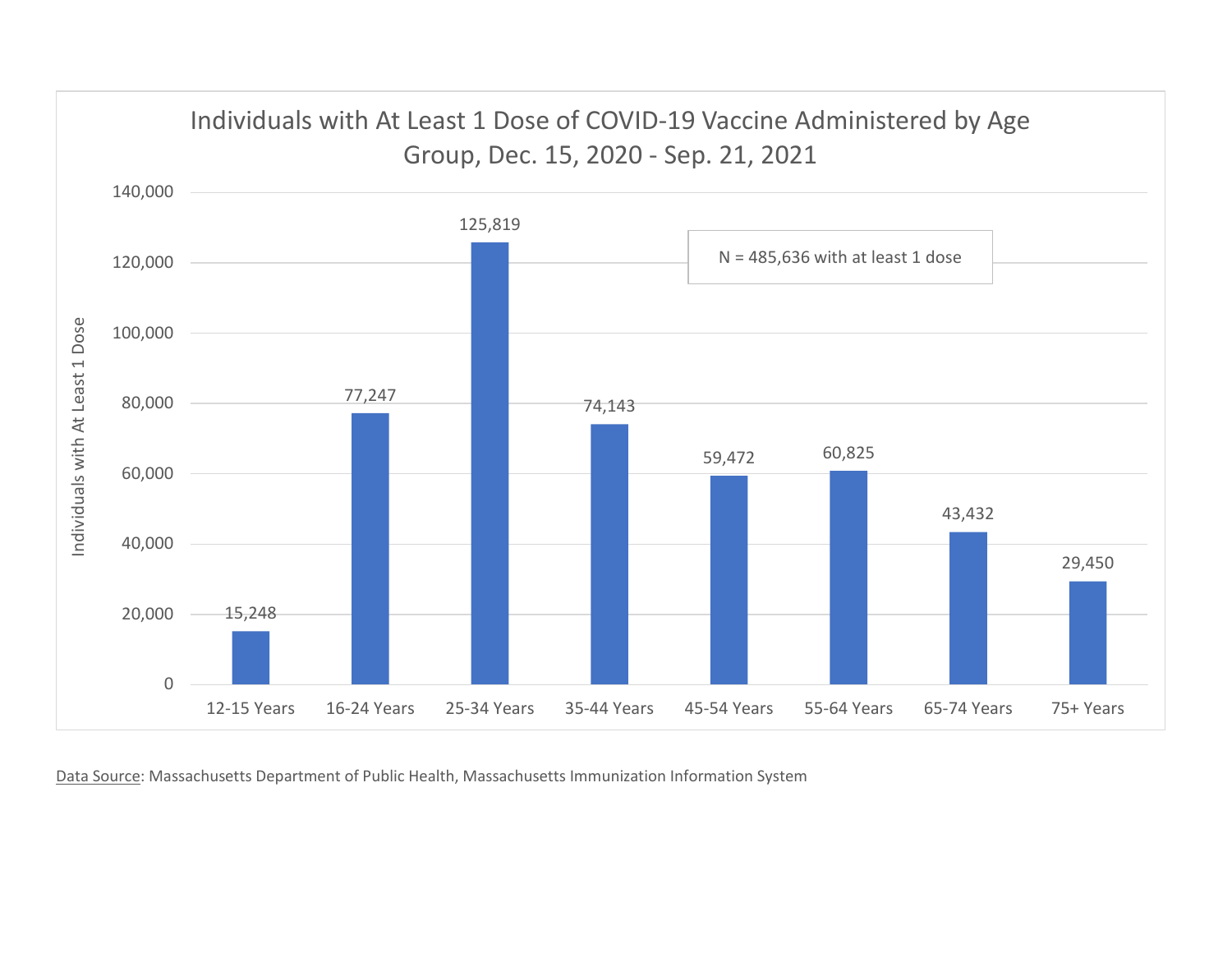## Percent of Individuals with At Least 1 Dose of COVID-19 Vaccine



Percentage of overall Boston population with at least 1 dose = 71.5%.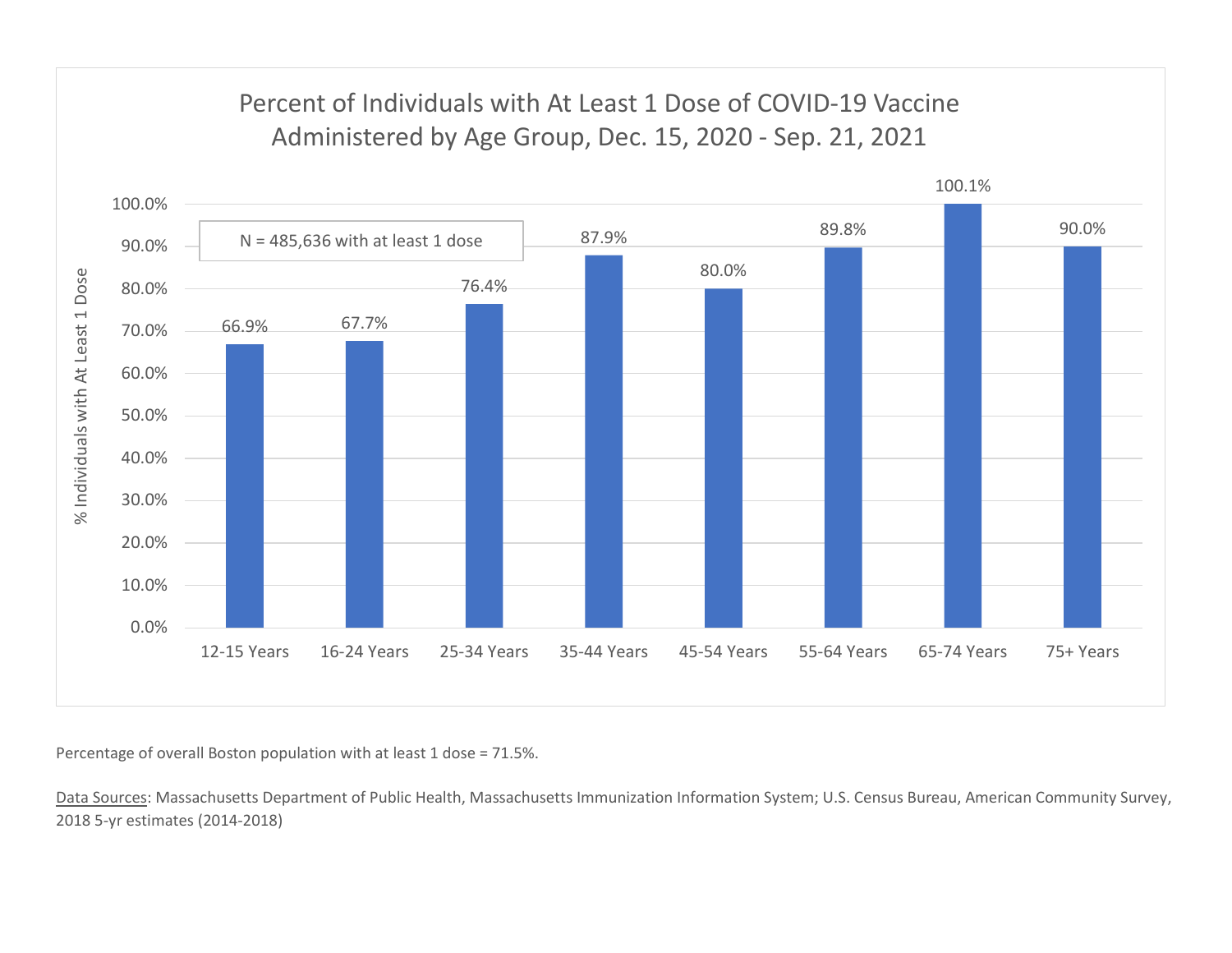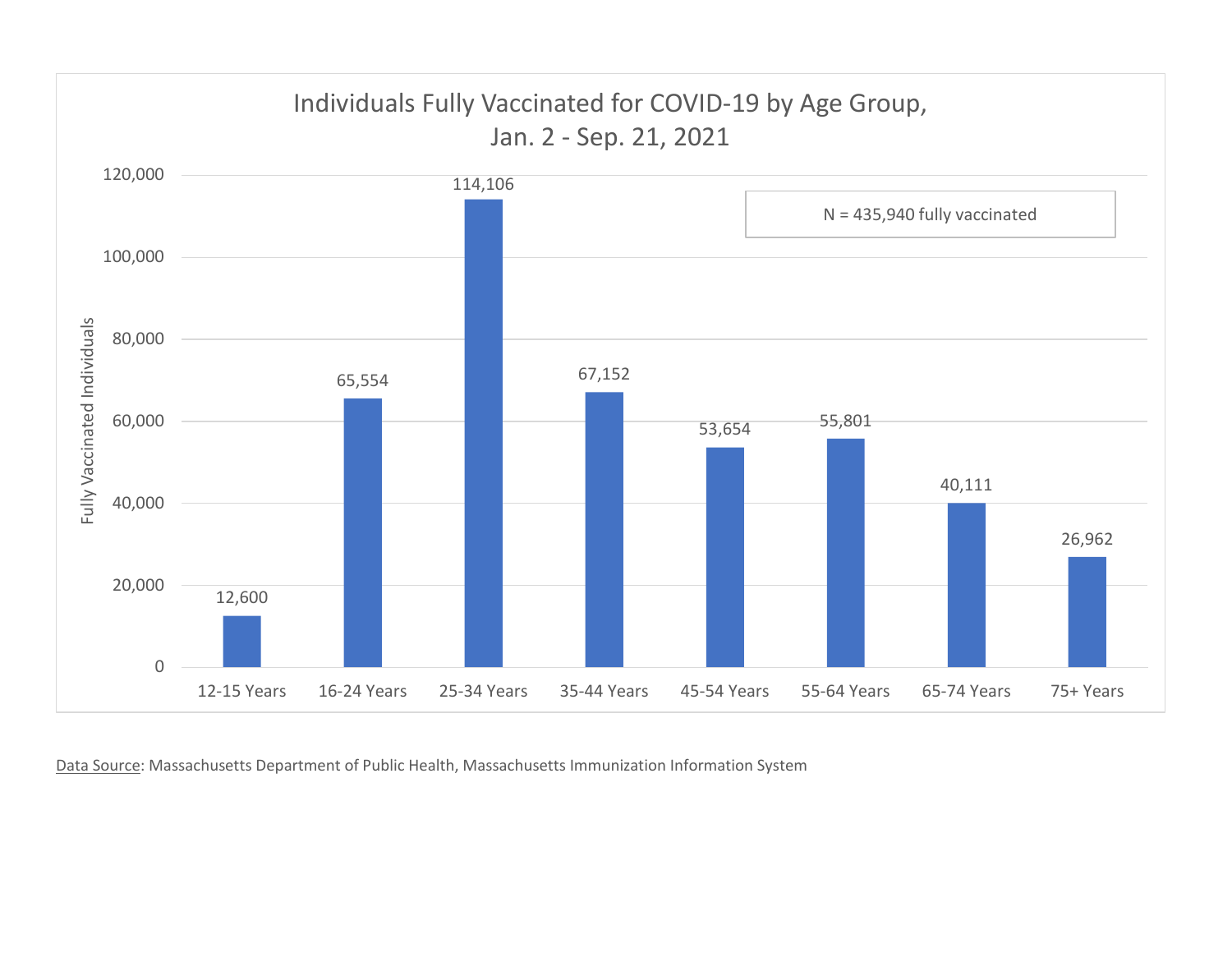

Percentage of overall Boston population fully vaccinated = 64.2%.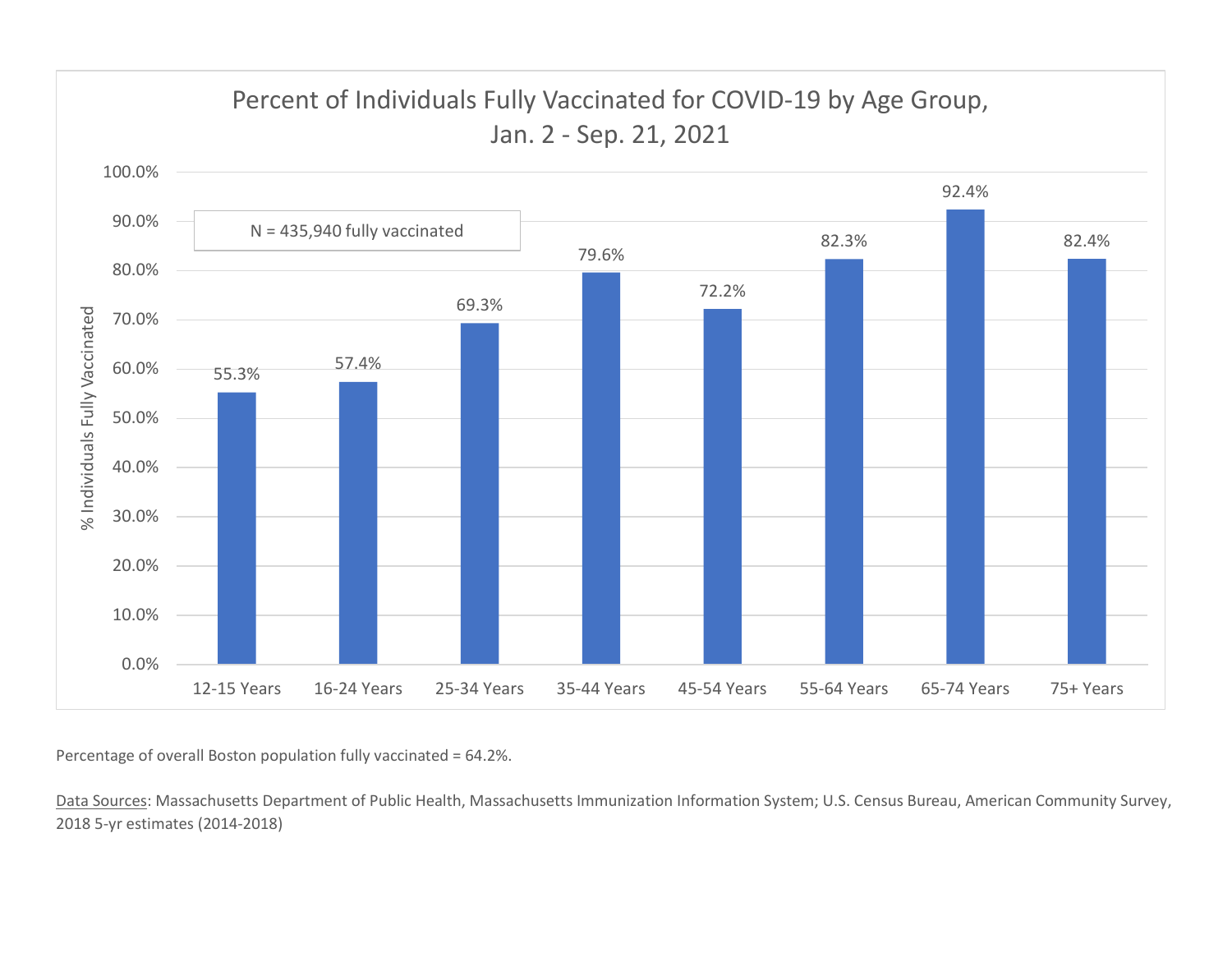![](_page_7_Figure_0.jpeg)

Asian/PI = Asian, Native Hawaiian, and Pacific Islander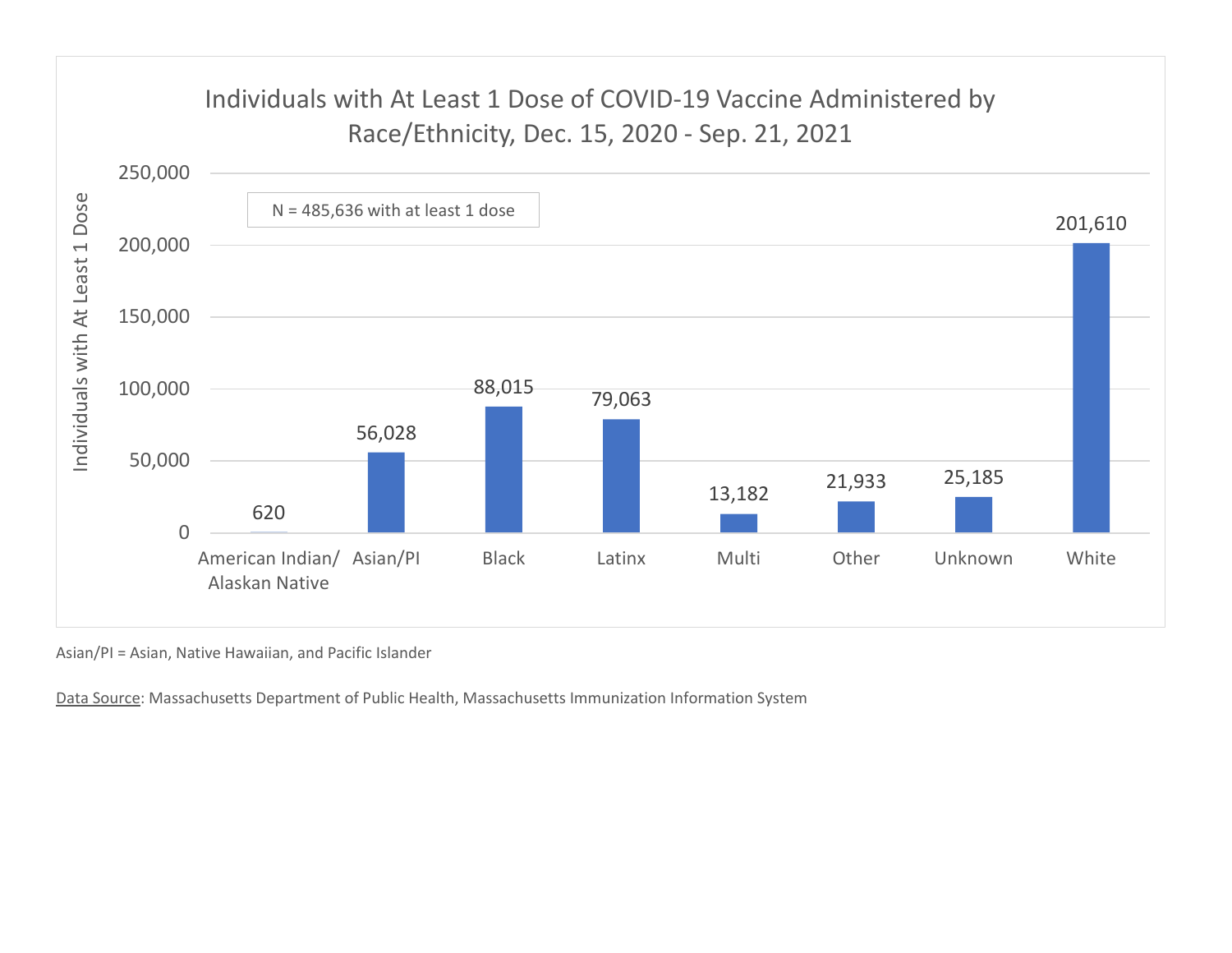![](_page_8_Figure_0.jpeg)

Asian/PI = Asian, Native Hawaiian, and Pacific Islander

\* Varies from Total N of Individuals with At Least 1 Dose (485,636) because data for residents who identify as Multiracial, Other, or Unknown are not included in this chart due to lack of comparable population data.

Percentage of overall Boston population with at least 1 dose = 71.5%.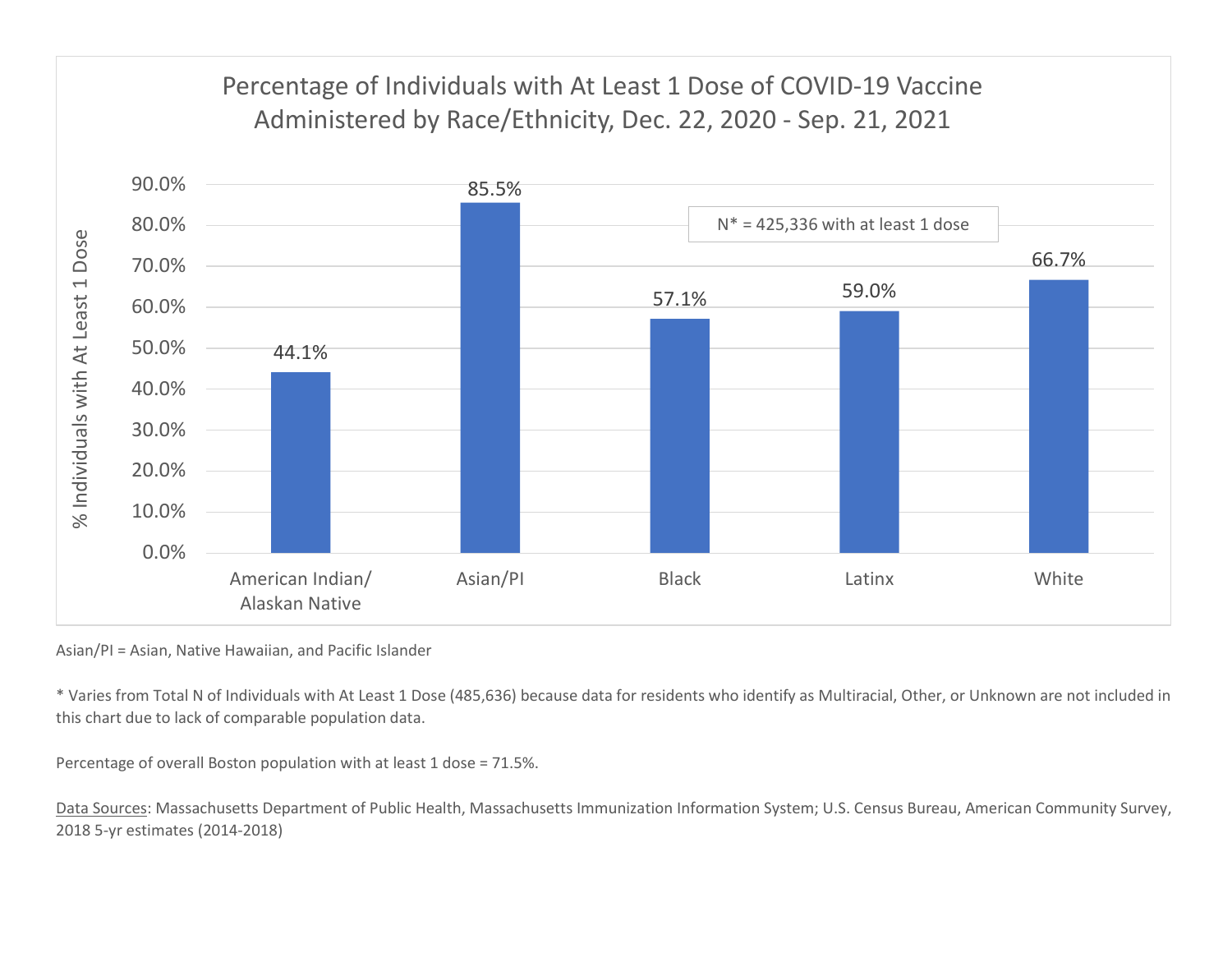![](_page_9_Figure_0.jpeg)

Asian/PI = Asian, Native Hawaiian, and Pacific Islander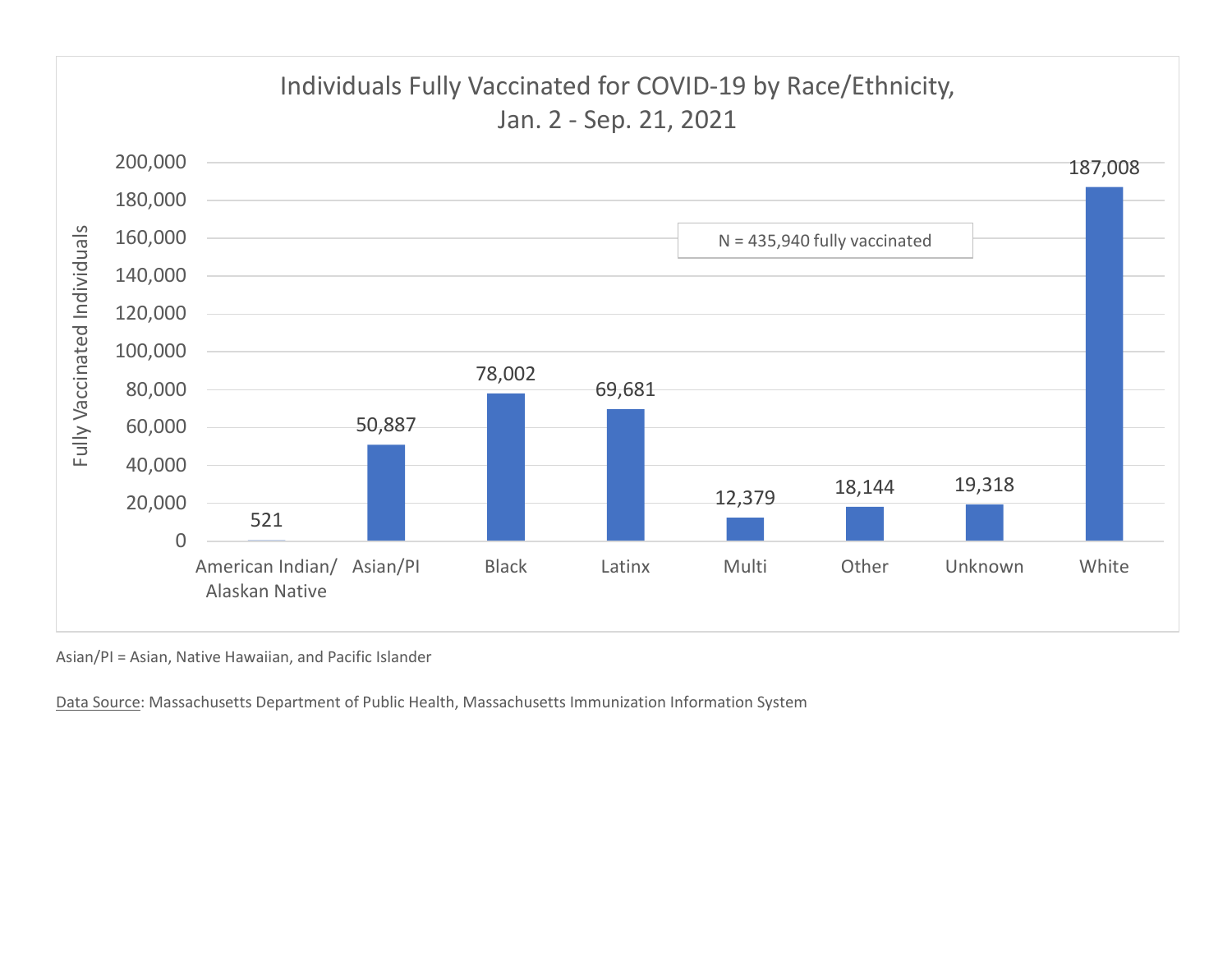![](_page_10_Figure_0.jpeg)

Asian/PI = Asian, Native Hawaiian, and Pacific Islander

\* Varies from Total N of Fully Vaccinated Individuals (435,940) because data for residents who identify as Multiracial, Other, or Unknown are not included in this chart due to lack of comparable population data.

Percentage of overall Boston population fully vaccinated = 64.2%.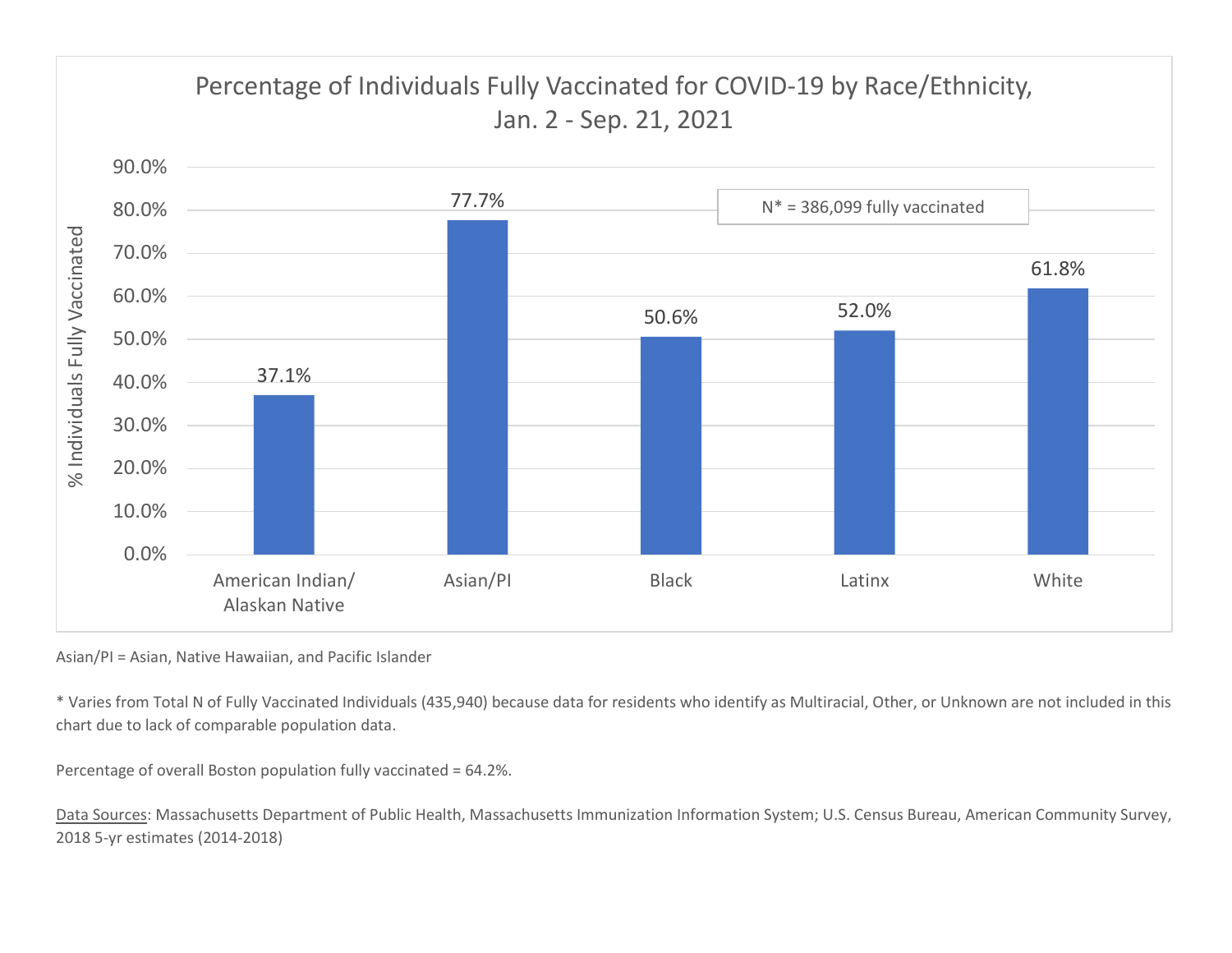![](_page_11_Figure_0.jpeg)

BB/BH/DT/NE/WE = Back Bay/Beacon Hill/Downtown/North End/West End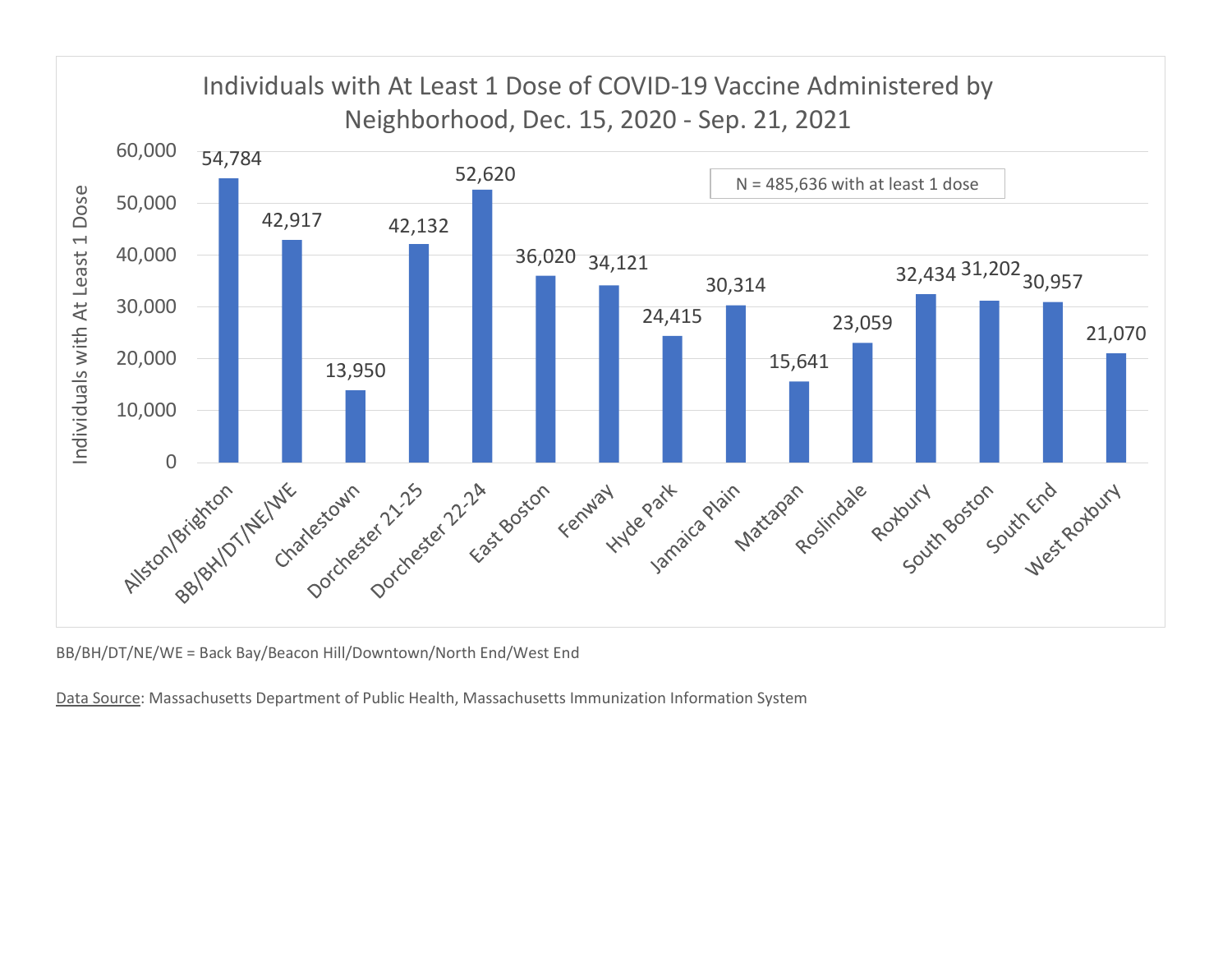## Percentage of Individuals with At Least 1 Dose of COVID-19 Vaccine

![](_page_12_Figure_1.jpeg)

BB/BH/DT/NE/WE = Back Bay/Beacon Hill/Downtown/North End/West End

Percentage of overall Boston population with at least 1 dose = 71.5%.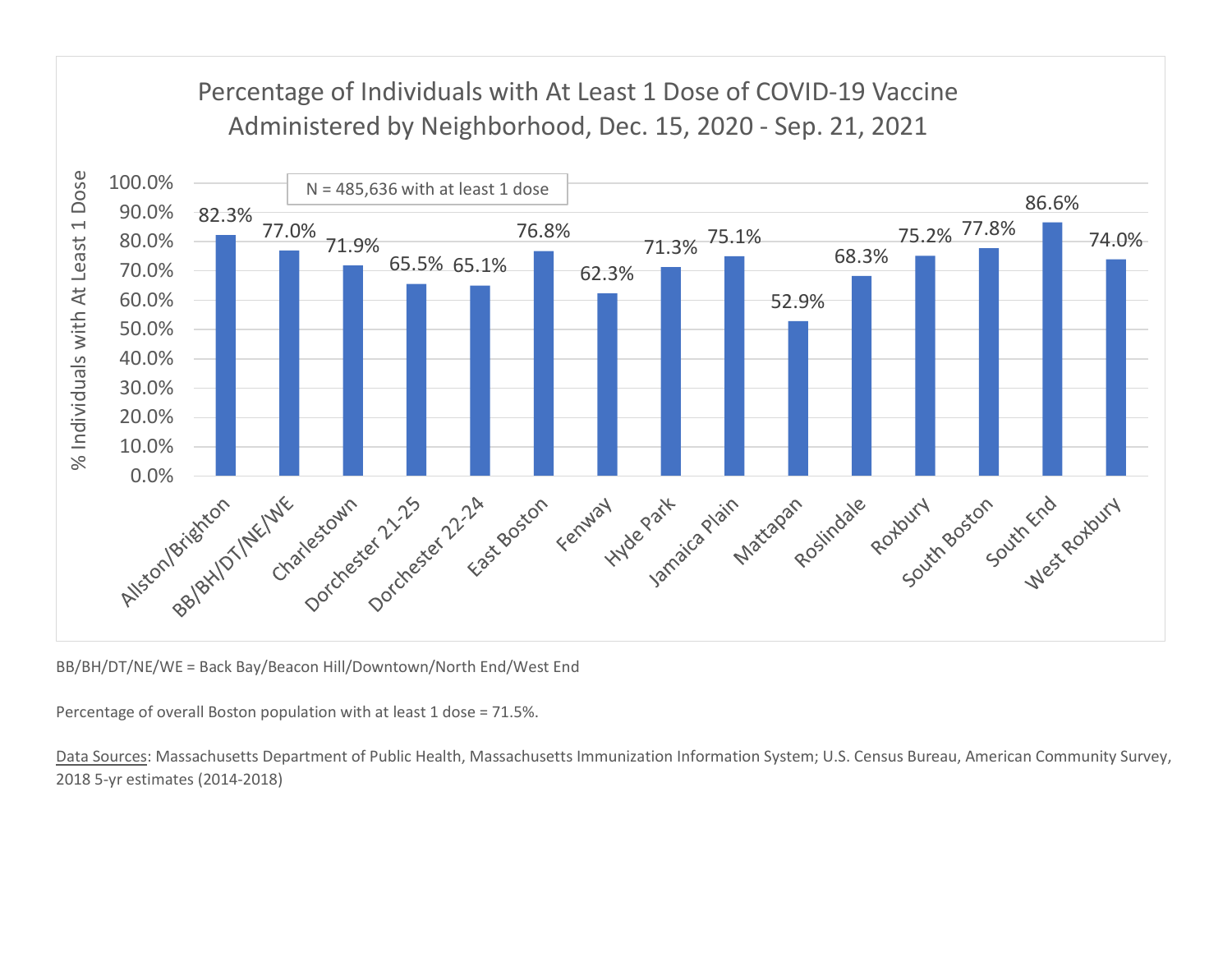![](_page_13_Figure_0.jpeg)

BB/BH/DT/NE/WE = Back Bay/Beacon Hill/Downtown/North End/West End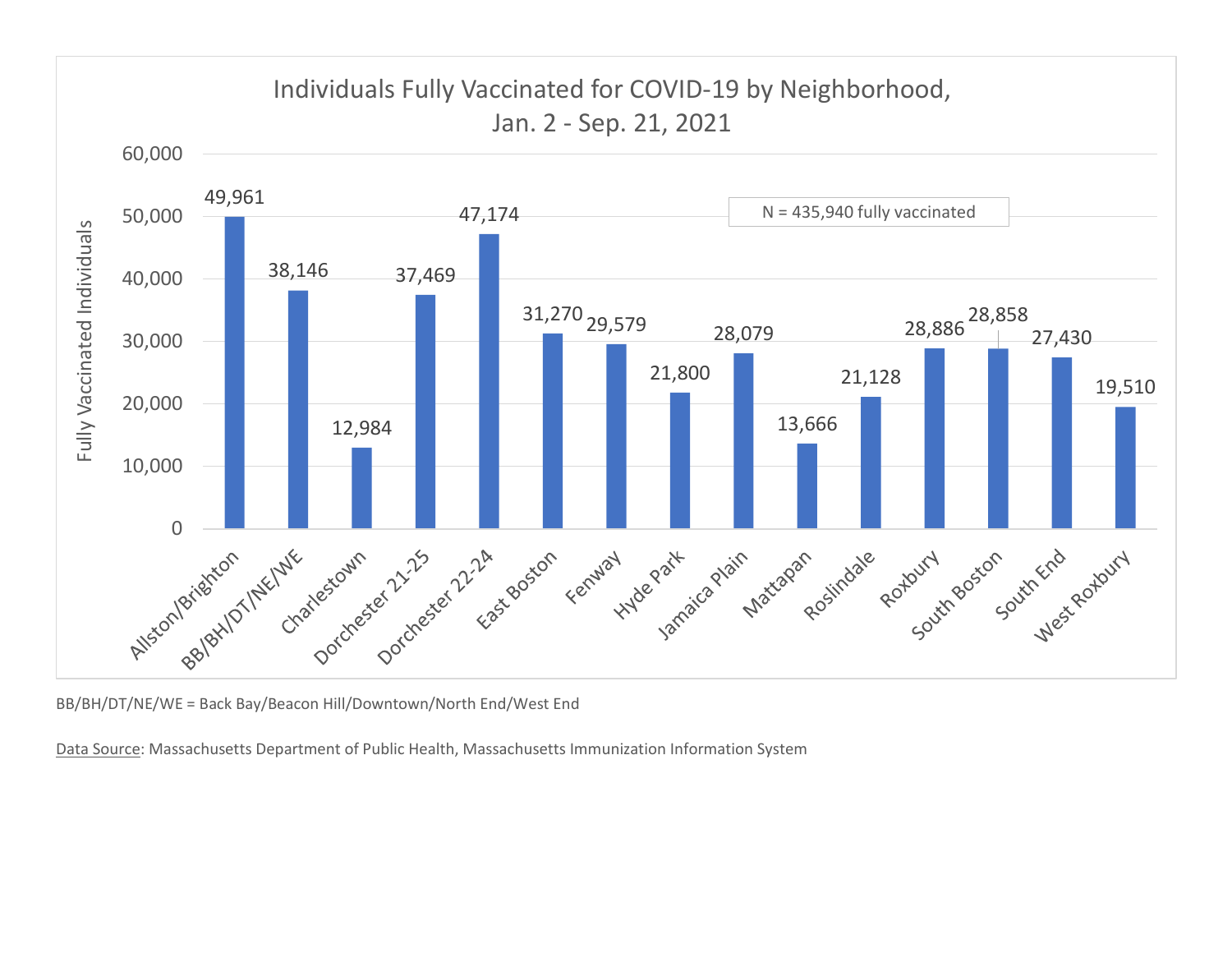![](_page_14_Figure_0.jpeg)

BB/BH/DT/NE/WE = Back Bay/Beacon Hill/Downtown/North End/West End

Percentage of overall Boston population fully vaccinated = 64.2%.